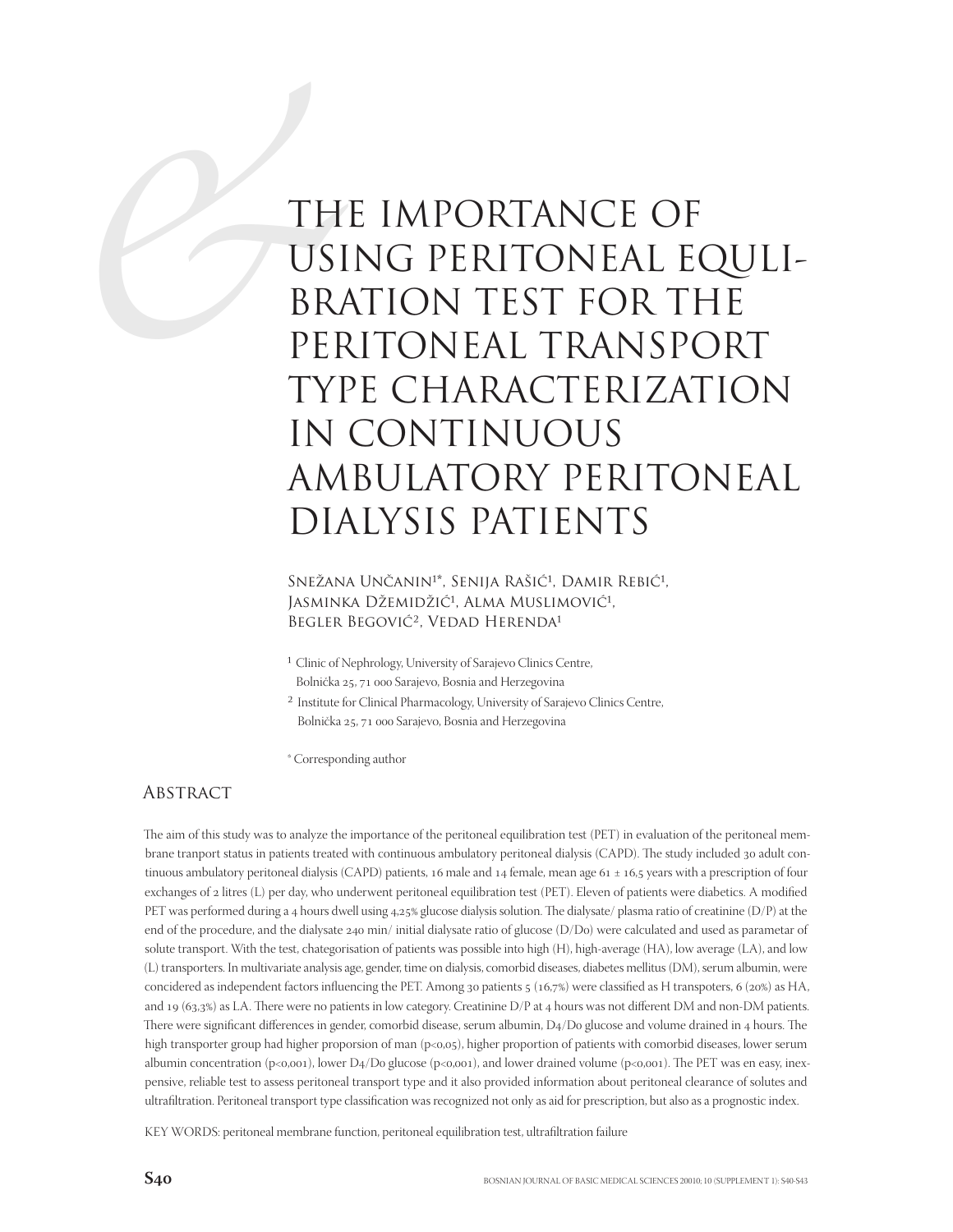# **INTRODUCTION**

Peritoneal membrane function in patients on peritoneal dialysis influenced dialysis prescription, clinical outcome and may be changed with time on treatment. For the adequate prescription of peritoneal dialysis, peritoneal transport characteristics should be known. The most widely used test for classifying a patient's peritoneal type has been the peritoneal equilibration test (PET). The originally test, developed and described by Twardovski, was performed using a 2,27% glucose solution and focused on transport of small solutes (1). Most nephrologists use the PET which is performed during a 4 h dwell with a 4,25% glucose dialysis solution instead of the 2,27% glucose solution because it was more sensitive to detect clinically significant ultrafiltration failure (2). It allowed assessment a number of aspects of membrane function including solute transport rates, ultrafiltration capacity, effective reabsorbtion, transcellular water transport, and permeability to macromolecules. Intra-individual changes can than be detected and adjustments can be made. Also, the results of interventions can be examined and complications can be detected at an early stage. The aim of this study was to analyze the importance of the PET in evaluation of the peritoneal membrane tranport status in patients treated with continuous ambulatory peritoneal dialysis (CAPD) and factors influencing the peritoneal transport rate.

## Materials and Methods

A prospective single centar study was used with long– term follow up. The study included 30 adult continuous ambulatory peritoneal dialysis (CAPD) patients, male and 14 female, mean ages  $61 \pm 16.5$  years with a prescription of four exchanges of  $2$  L per day, who underwent peritoneal equilibration test (PET). Eleven of patients were diabetics included both type I and type II. Other causes of their chronic uremia included chronic glomerulonephritis (8 cases), chronic pyelonephritis (6 cases), hypertensive nephropathy (3 cases), endemic nephropathy (1 case) and reflux nephropathy (1 case). Cardiovascular disease (CVD; defined as previous history of congestive heart failure, myocardial infarction, angina, peripheral vascular disease, or cerebrovascular disease) was presented in 9 patients. Of 12 diabetics patients 7 had CVD. Respiratory disease (chronic lung disease) had one patient. No restriction criteria were applied for age, gender, comorbid diseases, serum albumin. Patients on immunosuppressive therapy and those with hepatitis, and those having a peritonitis

episode within the previous 30 days, or three or more episodes during the previous 12 months, were excluded. Each patient underwent the PET. The PET was done in the standard way, using  $2 L$  of  $4,25\%$  glucose concentration dialysate. Samples were drawn at 0, 2 and 4 hours, and the blood sample was drawn at hour 2. The dialysate/plasma ratio of creatinine (D/P Cr) at the end of the procedure, and the dialysate 240 min/initial dialysate ratio of glucose (Dt/Do) are calculated and are used as parameter of solute transport. With the test, categorization of patients was possible into high (H), high-average (HA), low-average (LA) and low (L) transporters. The mean  $D/P$  creatinine ratio at 4 hours was 0,65. Patients with  $D/P$  creatinine values lower than 0,5 showed low transport characteristics and high –hour dyalisate glucose level, which was greater than 52,5 mmol/L. In patients with high solute transport  $D/P$  creatinine ratio has been 0,81-1,03 and the 4-hour dyalisate glucose level was less than 28,0 mmol/L. The ultrafiltration capacity can be defined as the net fluid removed during a standardized exchange, after 4 hours using 4,25% glucose solution. The diagnosis membrane failure can be made when the net ultrafiltered volume is < 400ml after a standardized 4h dwell using a 4,25% glucose solution (ISPD Guidelines) (2). Glucose, urea, and creatinine were measured in each sample, using conventional techniques in a centralized reference laboratory.

### Statistics

Results are expressed as mean ± standard deviation (SD). The ANOVA test was used to compare the difference in clinical characteristics between different transporter groups. Comparison of the differences in the subgroups was made using the t test and Kruskal Wallis test. A difference was considered significant when the p value was less than 0.05.

## **RESULTS**

Of 30 patients,  $5(16,7%)$  were classified as H transporters, 6 (20%) as HA, and 19 (63,3%) as LA transporters. There were no patients in low category. The distribution of creatinine D/P ratio from the PET is shown in Table 1. In the study group, the mean  $D/P$  creatinine ratio at 4 hours in patients with high solute transport was  $0.84 \pm 0.03$  and the dialysate 240 min/ initial dialysate ratio of glucose  $(Dt/Do)$  was  $0.23\pm0.07$ ; in patients with low-average solute transport D/P creatinine ratio was  $0.57 \pm 0.05$  and the glucose ratio (Dt/Do) level was greater  $0.42 \pm 0.14$ . The ultrafiltration capacity results on the PET has been linked with the results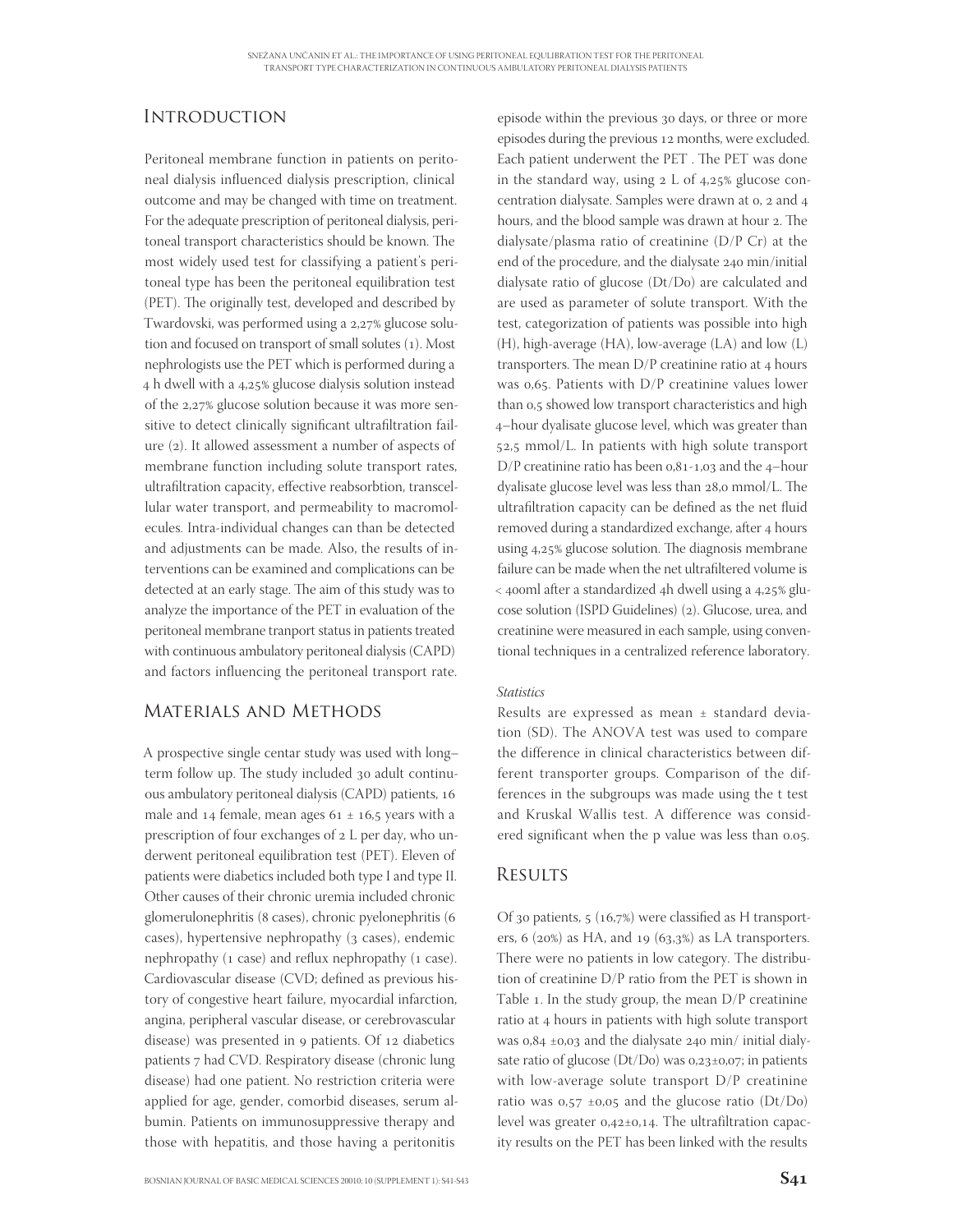of glucose absorbtion and D/P creatinine ratios were as follows :  $0.6 \pm 0.2$  L (H),  $0.8 \pm 0.3$  L (HA) and  $1.02 \pm 1.6$  $0.35$  L (LA). We also examined a drop in dialysate sodium during the first hour of a 4,25% exchange. It was greater than  $\frac{1}{2}$  mmol/L in all transport groups and ultrafiltration failure via water channels were ruled out.

|                   | LA.                 | НA                | Н                 |
|-------------------|---------------------|-------------------|-------------------|
|                   | $n = 19$            | $n=6$             | $n=5$             |
|                   | 63,3 %              | 20, 0 %           | 16,7%             |
| $D2/P2$ Cr        | $0.46 \pm 0.03$     | $0.61 \pm 0.06$   | $0.69 \pm 0.05$   |
| D4/P4 Cr          | $0.57 \pm 0.048$    | $0.74 \pm 0.06$   | $0.84 \pm 0.03$   |
| D4/Do glucose     | $0.42 \pm 0.14$     | $0.26 \pm 0.04$   | $0.23 \pm 0.07$   |
| $D/P$ Na $(1/2h)$ | $0.942 \pm 0.026$   | $0.95 \pm 0.01$   | $0.96 \pm 0.01$   |
| $Na(D)$ $(1/2h)$  | 134.17±2.33         | $133.83\pm0.98$   | $136.67 \pm 3.51$ |
| $D/P$ Na $(1h)$   | $0.88 \pm 0.04$     | $0.92 \pm 0.01$   | $0.95 \pm 0.03$   |
| $Na(D)$ mmol/L    | 125,67±4,79         | $127.67 \pm 2.50$ | $131,33\pm5,77$   |
| $D/P$ Na $(2h)$   | $0.86 \pm 0.049$    | $0.91 \pm 0.01$   | $0.96 \pm 0.03$   |
| Na (D) mmol/L     | $122.5 \pm 6.26$    | $126.67 \pm 2.73$ | 132,33±5,77       |
| PET UF ml         | $1016.67 \pm 355.1$ | $800 \pm 268.33$  | $600 \pm 173.21$  |

Legend: H = high transporter; HA = high-average transporter ; LA = low -average transporter;

L = low transporter; CVD = cardiovascular disease; D2/P2 Cr = dialysate-to-plasma creatinine concentration ratio at 2 hours of dwell; D4/P4 Cr = dialysate-to-plasma creatinine concentration ratio at 4 hours of dwell; D4/D0 glucose = concentration ratio of dialysate glucose at 4 hours and at 0 dwell time; D/P Na = dialysate-to-plasma; Values are express as mean as ± standard deviation

TABLE 1. Creatinine D/P ratios throughout 4-hour peritoneal equilibration test (PET)

The clinical characteristics of four transport groups of CAPD patients are shown in Table .

|                                      | $H(n=5)$        | $HA$ (n=6)      | LA $(n=19)$                     | $L(n=0)$ | p value |
|--------------------------------------|-----------------|-----------------|---------------------------------|----------|---------|
| Age (years)                          | $65 \pm 12.5$   | $58 \pm 13.8$   | $60 \pm 13.4$                   |          | NS      |
| Male gen-<br>der (n) %               | $5(100,0\%)$    | $2(33,3\%)$     | $9(47, 4\%)$                    |          | < 0.05  |
| Diabetes (n)                         | $2(40,0\%)$     | $3(50,0\%)$     | $7(36,8\%)$                     |          | NS.     |
| <b>CVD</b>                           | $3(60,0\%)$     | 2 (33,3%)       | $4(21,1\%)$                     |          | < 0.05  |
| Respiratory<br>disease               |                 |                 | $1(5,3\%)$                      |          | NS      |
| Serum<br>albumin<br>(gr/L)           | $29 \pm 6.0$    | $32 \pm 3.0$    | $37 \pm 5.2$                    |          | < 0.001 |
| D4/P4 Cr                             | $0.84 \pm 0.03$ | $0.74 \pm 0.06$ | $0.57 \pm 0.05$                 |          | < 0.001 |
| D4/D0<br>glucose                     | $0.23 \pm 0.07$ |                 | $0.26 \pm 0.04$ $0.42 \pm 0.14$ |          | < 0.001 |
| Drained<br>volume (ml)<br>at 4 hours | $600 \pm 173$   | $800 \pm 268$   | $1016 \pm$<br>355               |          | <0,001  |
| D4/D0<br>glucose                     | $0.23 \pm 0.07$ | $0.26 \pm 0.04$ | $0.42 \pm 0.14$                 |          | < 0.001 |
| Drained<br>volume (ml)<br>at 4 hours | $600 \pm 173$   | $800 \pm 268$   | $1016 \pm$<br>355               |          | < 0.001 |

Legend: H = high transporter; HA = high-average transporter ; LA = low -average transporter ; L = low transporter; CVD = cardiovascular disease;D4/P4 Cr = dialysate-to-plasma creatinine concentration ratio at 4 hours of dwell; D4/D0 glucose = concentration ratio of dialysate glucose at 4 hours and at 0 dwell time; Values are express as mean as ± standard deviation except for gander, diabetes mellitus, CVD and respiratory wich are absolute frequencies and percentages

TABLE 2. Clinical characteristics of four transport groups of CAPD patients

There were significant differences in gender, comorbid diseases, initial serum albumin,  $D<sub>4</sub>/D<sub>0</sub>$  glucose, and the volume drained in 4 hours. The H transporters had high proportion of man, more comorbide diseases, lower initial serum albumin, lower  $D4/D0$ glucose and lower drained volume. The H transporters had a significantly higher proportion of CVD, but not diabetes or respiratory disease. The distribution of comorbid disease according to gender is shown Table 3. Male patients had significantly more comorbid disease, overall and more diabetes compared to female.

|                            | Male<br>$(n=16)$ | Female<br>$(n=14)$ | value             |
|----------------------------|------------------|--------------------|-------------------|
| Comorbid disease (%)       | (93,1%           | (57.0%             | 0.05 <sub>0</sub> |
| Diabetes (%)               | $(50.0\,\% )$    | $(28.5\%)$         | < 0.05            |
| Cardiovascular disease (%) | (31,2%           | $(28.6\,\% )$      | NS.               |
| Respiratory disease (%)    |                  | (7,1%              | NS                |

TABLE 3. Distribution of comorbid disease according to gender

Values are expressed as mean as percentages and absolute frequencies.

## Discussion

The present study shows that CAPD patients, who were high transporters at the start of CAPD, had more comorbid diseases, a higher proportion of males, lower serum albumin and lower drained volumes. We found that high peritoneal transport rate was related to comorbid diseases. It is generally accepted that peritoneal transport rate depends on both effective peritoneal surface area and permeability and that peritoneal permeability is affected by peritoneal blood circulation  $(3,4)$ . Many of the mediators produced in the inflammatory process can affect microvascular permeability and vascular tone  $(6)$ . Thus, our finding of a significant relation between peritoneal transport rate and comorbid diseases suggests that comorbid diseases may affect microcirculation, and may also affect peritoneal transport characteristics at the start of CAPD (5). The CANUSA study showed that a grater proportion of patients had diabetes mellitus with higher peritoneal membrane transport rate, according to PET at 1 month after initiation of dialysis  $(8)$ . Reyes et al. reported that initial  $D/P$ Cr was significantly higher in patients with CVD  $(7)$ . In the present study, high transporters had more CVD compared to the other groups. The significantly higher proportion of men in the high transporter group is also consistent with previous studies  $(10, 11)$ . In a study of 60 CAPD patients, Devuyst et al. reported that D/P Cr was strongly correlated with male